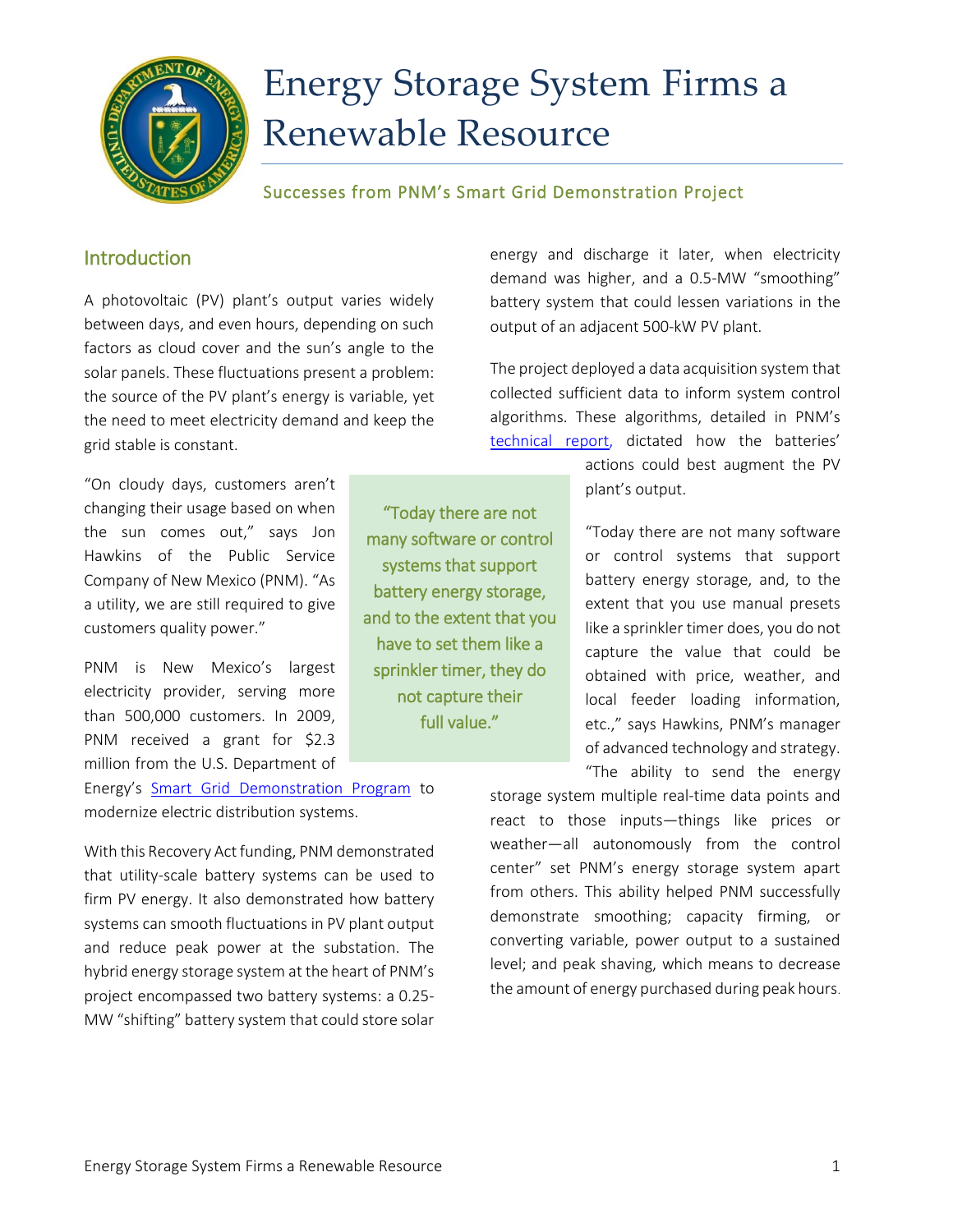# Smoothing Fluctuations in Solar Energy **Output**

PNM showed that an energy storage system can dampen the daily spikes in electricity output from PV systems. PNM used output from a PV meter to fine tune the energy storage system's performance in flattening spikes and troughs in the energy system's total output. A control system algorithm instructed smoothing batteries to discharge a percentage of their energy to the grid to compensate for declines in PV output as well as recharging the battery during sharp increases in PV

output. PNM's model suggests that as more intermittent

resources are added to the grid, the smoothing batteries would have a more pronounced effect. Given New Mexico's Renewable Portfolio Standards, as well as the state's abundance of renewable resources, more intermittent, variable resources will be deployed in the years ahead. In fact, by 2020, 20 percent of the

 $\overline{a}$ 



Demand

Figure 1. On January 13, 2014, cloud cover made the PV plant's output especially variable. Instead of sending this variable energy directly to the grid, PNM used it to charge batteries housed in the energy storage system. In the evening, when electricity demand rose and solar irradiance waned, PNM discharged the batteries to accomplish firming of the PV, as the graph below shows. *Image courtesy of PNM.*

state's electricity will have to come from renewable sources<sup>1</sup>, such as solar and wind.

"We wanted to do something in storage that supports a proactive approach to accommodating peak in electricity output based on when electricity demand reached its highest point, which proved especially useful on a day Hawkins calls "super variable" (see graph). The energy storage system made it possible for PNM to shift discharge of electricity from batteries onto the grid to later in

all of these renewable, variable resources that we will have to put into our system," Hawkins said.

Matching Electricity Output to Electricity

In addition to smoothing the PV electricity, the PNM battery systems helped provide firm PV output. PNM utilized analytical models to estimate how the energy from the PV plant's peak output could be stored for use during periods of peak demand. The project demonstrated that a properly designed control system could reliably shift the

Commission,

http://www.nmprc.state.nm.us/utilities/renewableenergy.html

<sup>1</sup> "IOU's now must have in their portfolio as a percentage of total retail sales to New Mexico customers, renewable energy of no less than 15% (by 2015) and 20% (by 2020)." Source: New Mexico Public Regulation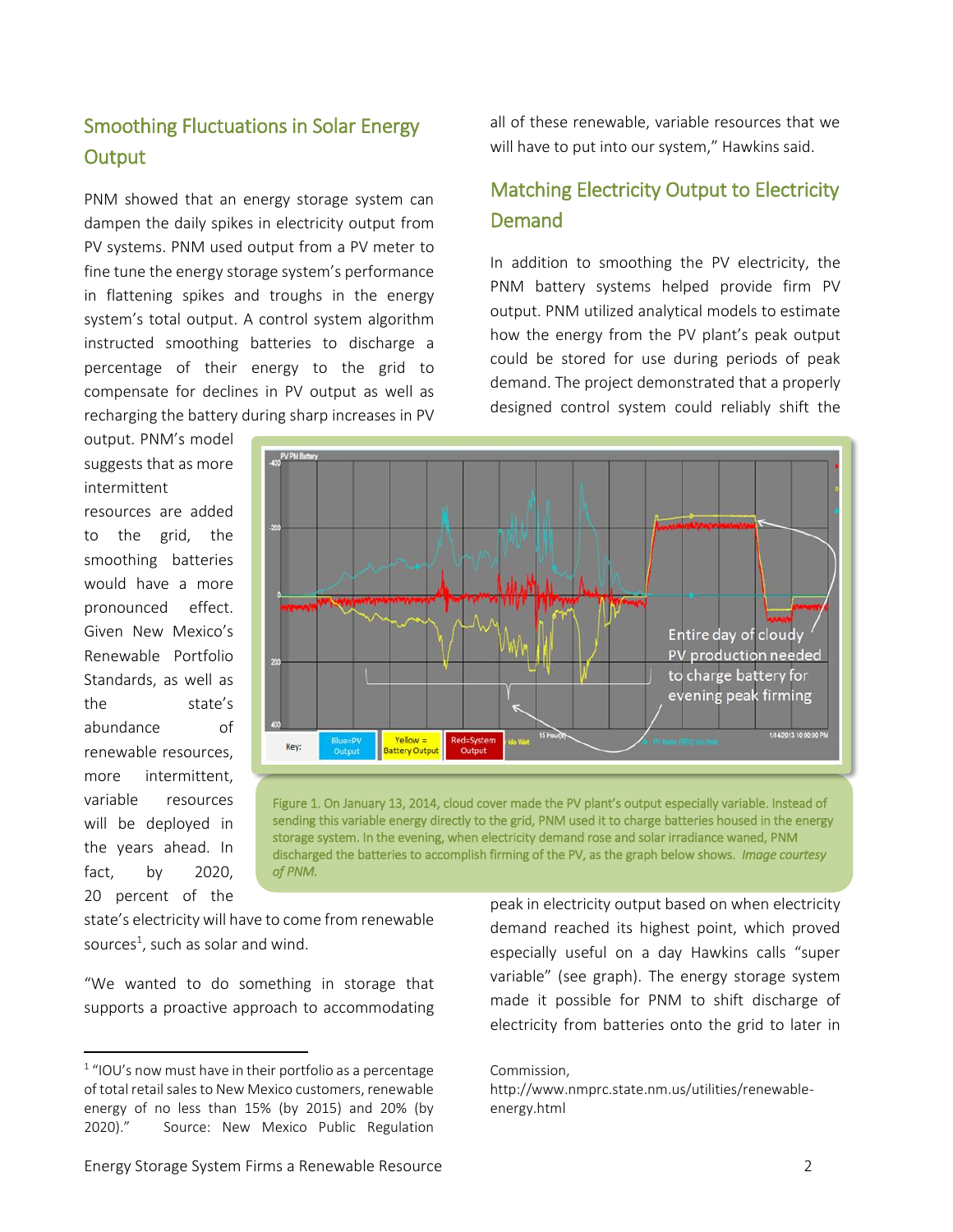the evening, while also smoothing the variability of solar energy delivered to the grid. To do so, PNM spent the day "sinking all that intermittent energy right into the battery" instead of sending it onto the grid, explains Hawkins. At about 6 p.m., when solar energy waned, the utility smoothly dispatched the stored energy.

Hawkins describes the dispatch as "a block of power with definite amplitude and time duration. We took the problem of PV variability and created something very useful."

As more variable energy resources are deployed on the grid, complementary energy systems can play a large role in peak shaving.

"If I turn off one air-conditioner during a peak event, that doesn't mean anything to the transmission level," says Hawkins, "but if I take 1,000 of them, all of a sudden, those little 5-KW [changes] mean something."

Similarly, by discharging multiple battery systems when demand peaks, a utility may be able to avoid accessing a peaking-generation resource.

## Reducing Peak Power Flow

The project showed that an energy storage system

can be useful in lowering a substation circuit's peak power flow, as well. PNM developed an algorithm that predicted how much electricity would be delivered to a circuit throughout the next day, based on such variables as weather and the circuit's recent history. Accordingly, the algorithm dispatched battery resources to augment the PV plant's output. PNM was able to serve a portion of the residential and commercial customers' load from the PV/battery energy storage system, which reduced the load on the Studio Substation equipment by 15 percent (see diagram).



Figure 2. A feeder connected the PV plant and battery energy storage system to a nearby studio substation, which delivered power to both residential and commercial customers. This setup made it possible for the PV plant and battery energy storage system to relieve the studio substation of some of its load. *Image courtesy of PNM.*